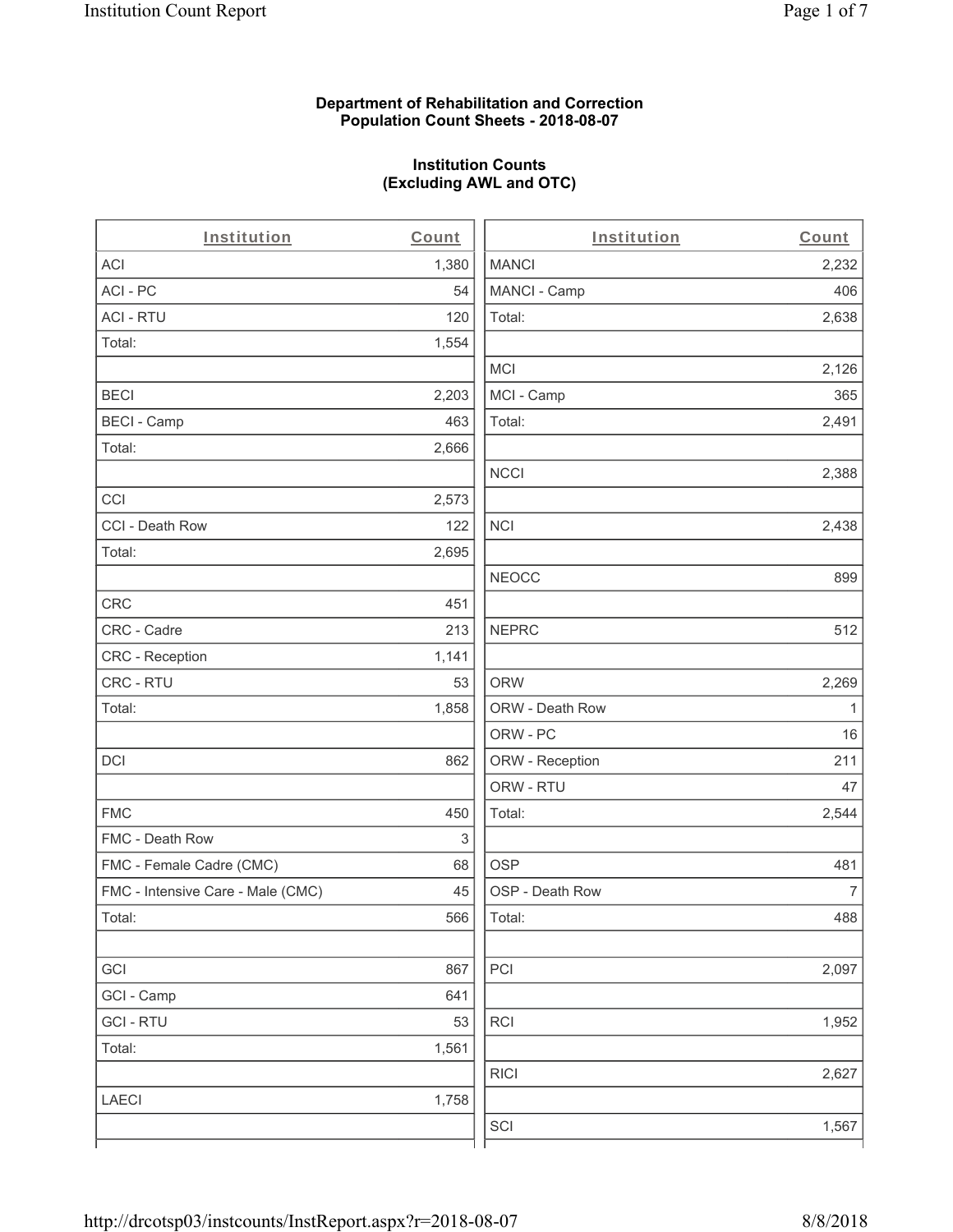|                          |       |                  | <b>Total Population:</b> | 49,405 |
|--------------------------|-------|------------------|--------------------------|--------|
|                          |       |                  |                          |        |
|                          |       | Total:           |                          | 1,310  |
|                          |       | WCI - RTU        |                          | 33     |
| Total:                   | 2,246 | <b>WCI</b>       |                          | 1,277  |
| MACI - Minimum           | 1,260 |                  |                          |        |
| <b>MACI</b>              | 986   | Total:           |                          | 869    |
|                          |       | <b>TOCI - PC</b> |                          | 93     |
| Total:                   | 1,509 | <b>TOCI</b>      |                          | 776    |
| <b>LORCI - Reception</b> | 1,146 |                  |                          |        |
| <b>LORCI - Cadre</b>     | 133   | Total:           |                          | 1,442  |
| <b>LORCI</b>             | 230   | TCI - Camp       |                          | 432    |
|                          |       | <b>TCI</b>       |                          | 1,010  |
| LOCI                     | 2,296 |                  |                          |        |
|                          |       | Total:           |                          | 1,276  |
| Total:                   | 2,296 | SOCF - RTU       |                          | 61     |
| LECI - Camp              | 189   | <b>SOCF</b>      |                          | 1,215  |
| LECI                     | 2,107 |                  |                          |        |

\* The Total Population includes 30 Offenders with Reason Codes 30 & 31. \*\* The Total Population includes 37 Offenders with Reason Code 0A.

# **Male Population by Security Level (Include AWL and Exclude OTC)**

| Security Level         |                   | <b>Body</b> | <b>AWL</b> | $(-\text{OTC})$ | Total  |
|------------------------|-------------------|-------------|------------|-----------------|--------|
| Total Level 5          |                   | 110         | 4          | 4               | 110    |
| Total Level 4          |                   | 2,769       | 26         | 24              | 2,771  |
| Total Level 3          |                   | 11,915      | 142        | 122             | 11,935 |
| Total Level 2          |                   | 15,826      | 201        | 153             | 15,874 |
| Total Level 1          |                   | 14,578      | 137        | 84              | 14,631 |
| <b>Total Death Row</b> |                   | 134         | 2          | $\mathfrak{p}$  | 134    |
|                        | <b>Total Male</b> | 45,332      | 512        | 389             | 45,455 |

#### **Female Population by Institution (Include AWL and Exclude OTC)**

| Institution              | <b>Body</b> | AWI |    | Tota  |
|--------------------------|-------------|-----|----|-------|
| DCI                      | 862         | ◠   | ◠  | 862   |
| <b>FMC</b>               | 12          | 4   |    | 15    |
| FMC - Female Cadre (CMC) | 68          |     |    | 68    |
| <b>NEPRC</b>             | 512         | 6   | ◠  | 516   |
| <b>ORW</b>               | 2,268       | 53  | 32 | 2,289 |
|                          |             |     |    |       |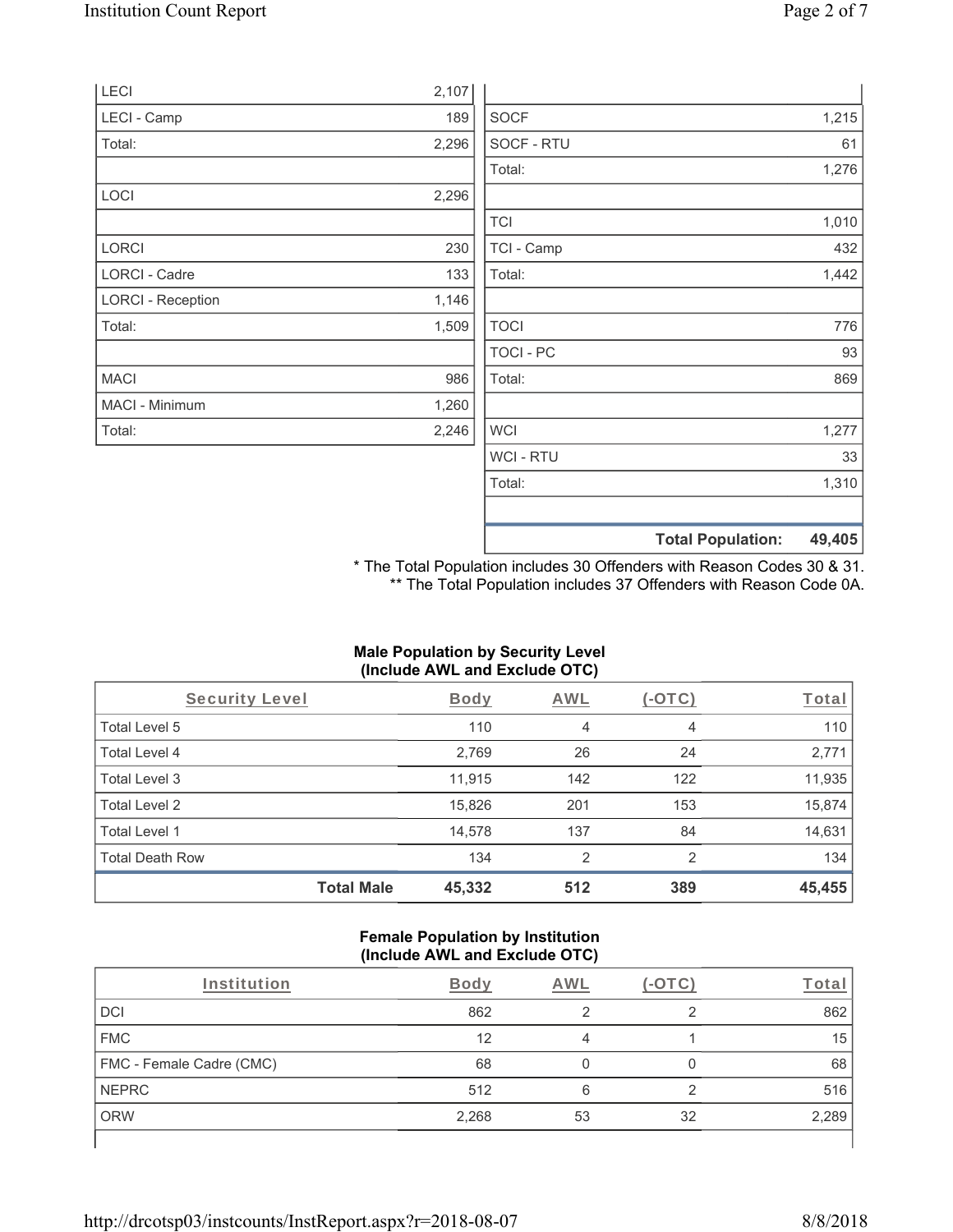| ORW - Death Row        |                          |        | 0   |     |        |
|------------------------|--------------------------|--------|-----|-----|--------|
| ORW - PC               |                          | 16     | 0   |     | 16     |
| <b>ORW</b> - Reception |                          | 211    | 15  |     | 218    |
| <b>ORW - RTU</b>       |                          | 47     | 0   |     | 47     |
|                        | <b>Total Female</b>      | 3,997  | 80  | 45  | 4,032  |
|                        |                          |        |     |     |        |
|                        | <b>Total Population:</b> | 49,329 | 592 | 434 | 49,487 |

# **Male Population by Institution: Security Level 5 (Include AWL and Exclude OTC)**

| Institution  |                      | Body       | <b>AWL</b>     | $(-OTC)$       | Total          |
|--------------|----------------------|------------|----------------|----------------|----------------|
| ACI          |                      |            | $\mathbf 0$    | 0              |                |
| LECI         |                      | 2          | $\mathbf 0$    | $\mathbf 0$    | $\overline{2}$ |
| <b>MACI</b>  |                      | $\sqrt{3}$ | 0              | 0              | $\sqrt{3}$     |
| <b>MANCI</b> |                      | 3          | $\mathbf 0$    | $\Omega$       | $\sqrt{3}$     |
| <b>NEOCC</b> |                      |            | $\mathbf 0$    | 0              |                |
| <b>OSP</b>   |                      | 45         | $\overline{2}$ | $\overline{2}$ | 45             |
| RCI          |                      | 1          | $\mathbf 0$    | 0              | 1              |
| <b>SOCF</b>  |                      | 44         | 2              | $\overline{2}$ | 44             |
| <b>TCI</b>   |                      | 1          | $\mathbf 0$    | $\Omega$       | 1              |
| <b>TOCI</b>  |                      | 6          | $\mathbf 0$    | 0              | 6              |
| <b>WCI</b>   |                      | 2          | $\mathbf 0$    | $\mathbf{0}$   | 2              |
| WCI - RTU    |                      |            | $\Omega$       | $\Omega$       |                |
|              | <b>Total Level 5</b> | 110        | 4              | 4              | 110            |

# **Male Population by Institution: Security Level 4 (Include AWL and Exclude OTC)**

| Institution                       | Body           | <b>AWL</b> | $(-OTC)$ | Total |
|-----------------------------------|----------------|------------|----------|-------|
| ACI                               | 10             | $\Omega$   | 0        | 10    |
| <b>BECI</b>                       |                |            |          |       |
| CCI                               | $\overline{2}$ | O          | O        | 2     |
| CRC                               | 35             | 0          | 0        | 35    |
| <b>CRC</b> - Reception            | 12             | U          | O        | 12    |
| <b>CRC - RTU</b>                  | 16             | 0          | 0        | 16    |
| <b>FMC</b>                        | 3              | 0          | 0        | 3     |
| FMC - Intensive Care - Male (CMC) |                | 0          | $\Omega$ |       |
| GCI                               |                | $\Omega$   | $\Omega$ |       |
| <b>LECI</b>                       | 29             |            |          | 29    |
| LOCI                              |                | 5          | 5        |       |
|                                   |                |            |          |       |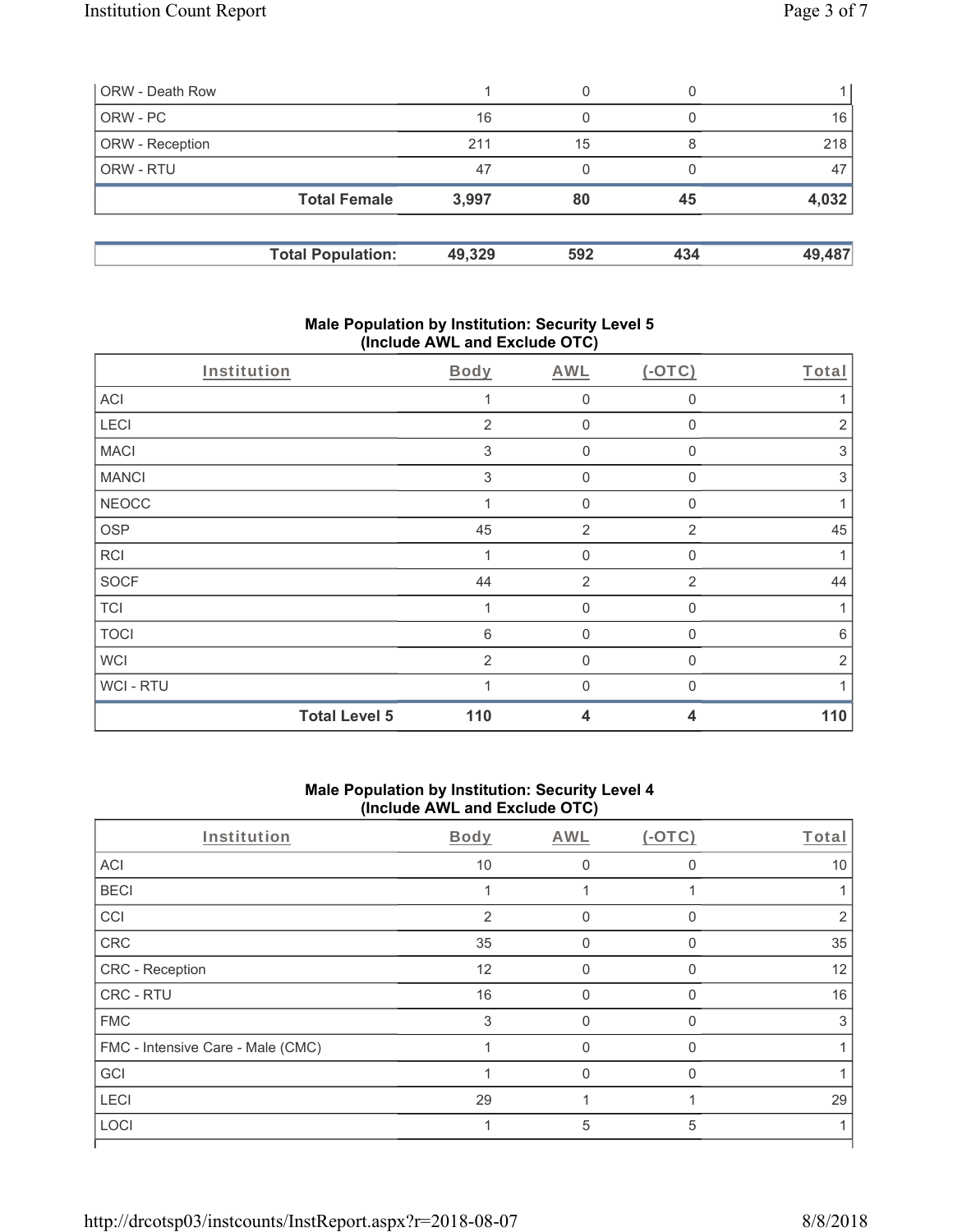| LORCI                    |                      | 19             | $\sqrt{2}$          | $\overline{2}$      | $19$           |
|--------------------------|----------------------|----------------|---------------------|---------------------|----------------|
| <b>LORCI - Cadre</b>     |                      | $\overline{2}$ | $\mathsf{O}\xspace$ | $\mathsf{O}\xspace$ | $\overline{2}$ |
| <b>LORCI - Reception</b> |                      | $\overline{7}$ | $\mathsf{O}\xspace$ | $\mathsf{O}\xspace$ | $\overline{7}$ |
| <b>MACI</b>              |                      | 59             | $\mathsf{O}\xspace$ | $\mathsf{O}\xspace$ | 59             |
| <b>MANCI</b>             |                      | 47             | $\overline{2}$      | $\mathbf{1}$        | 48             |
| <b>MCI</b>               |                      | 1              | $\mathsf 0$         | $\mathsf{O}\xspace$ | $\mathbf{1}$   |
| <b>NCCI</b>              |                      | 1              | $\mathsf 0$         | $\mathsf{O}\xspace$ | $\mathbf{1}$   |
| $\sf NCI$                |                      | 1              | $\mathsf 0$         | $\mathsf{O}\xspace$ | $\mathbf{1}$   |
| <b>NEOCC</b>             |                      | 10             | $\mathbf 0$         | $\mathbf 0$         | 10             |
| <b>OSP</b>               |                      | 402            | $\mathbf{1}$        | $\mathbf{1}$        | 402            |
| PCI                      |                      | 1              | $\mathbf 0$         | $\mathsf{O}\xspace$ | 1              |
| RCI                      |                      | 29             | $\mathsf 0$         | $\mathsf{O}\xspace$ | 29             |
| <b>RICI</b>              |                      | $\overline{2}$ | $\mathsf{O}\xspace$ | $\mathsf{O}\xspace$ | $\overline{2}$ |
| SCI                      |                      | $\overline{2}$ | $\mathbf 0$         | $\mathsf 0$         | $\overline{2}$ |
| SOCF                     |                      | 1,161          | 11                  | $10$                | 1,162          |
| SOCF - RTU               |                      | 60             | $\mathbf 0$         | $\mathsf{O}\xspace$ | 60             |
| <b>TCI</b>               |                      | 29             | $\mathsf{O}\xspace$ | $\mathsf{O}\xspace$ | 29             |
| TCI - Camp               |                      | 1              | $\mathsf{O}\xspace$ | $\mathsf{O}\xspace$ | $\mathbf{1}$   |
| <b>TOCI</b>              |                      | 759            | $\mathbf{1}$        | $\mathbf{1}$        | 759            |
| <b>TOCI - PC</b>         |                      | 21             | $\mathsf{O}\xspace$ | $\mathsf 0$         | 21             |
| <b>WCI</b>               |                      | 30             | $\sqrt{2}$          | $\overline{2}$      | 30             |
| WCI - RTU                |                      | 14             | $\mathbf 0$         | $\mathsf{O}\xspace$ | 14             |
|                          | <b>Total Level 4</b> | 2,769          | 26                  | 24                  | 2,771          |

# **Male Population by Institution: Security Level 3 (Include AWL and Exclude OTC)**

| Institution                       | <b>Body</b> | <b>AWL</b>   | $(-OTC)$ | Total          |
|-----------------------------------|-------------|--------------|----------|----------------|
| <b>ACI</b>                        | 17          | 0            | 0        | 17             |
| ACI-PC                            | 1           | $\mathbf{0}$ | $\Omega$ |                |
| <b>BECI</b>                       | 5           | 0            | 0        | 5              |
| CCI                               | 2           | $\mathbf 0$  | 0        | 2              |
| CRC                               | 87          | 1            |          | 87             |
| CRC - Cadre                       | 114         | $\mathbf{0}$ | 0        | 114            |
| CRC - Reception                   | 822         | 19           | 17       | 824            |
| CRC - RTU                         | 36          | $\mathbf 0$  | $\Omega$ | 36             |
| <b>FMC</b>                        | 3           | 1            | $\Omega$ | $\overline{4}$ |
| FMC - Intensive Care - Male (CMC) | 5           | 0            | 0        | 5              |
| <b>LAECI</b>                      | 8           | $\mathbf{0}$ | $\Omega$ | 8              |
| <b>LECI</b>                       | 2,068       | 17           | 17       | 2,068          |
| LOCI                              |             | 0            | 0        |                |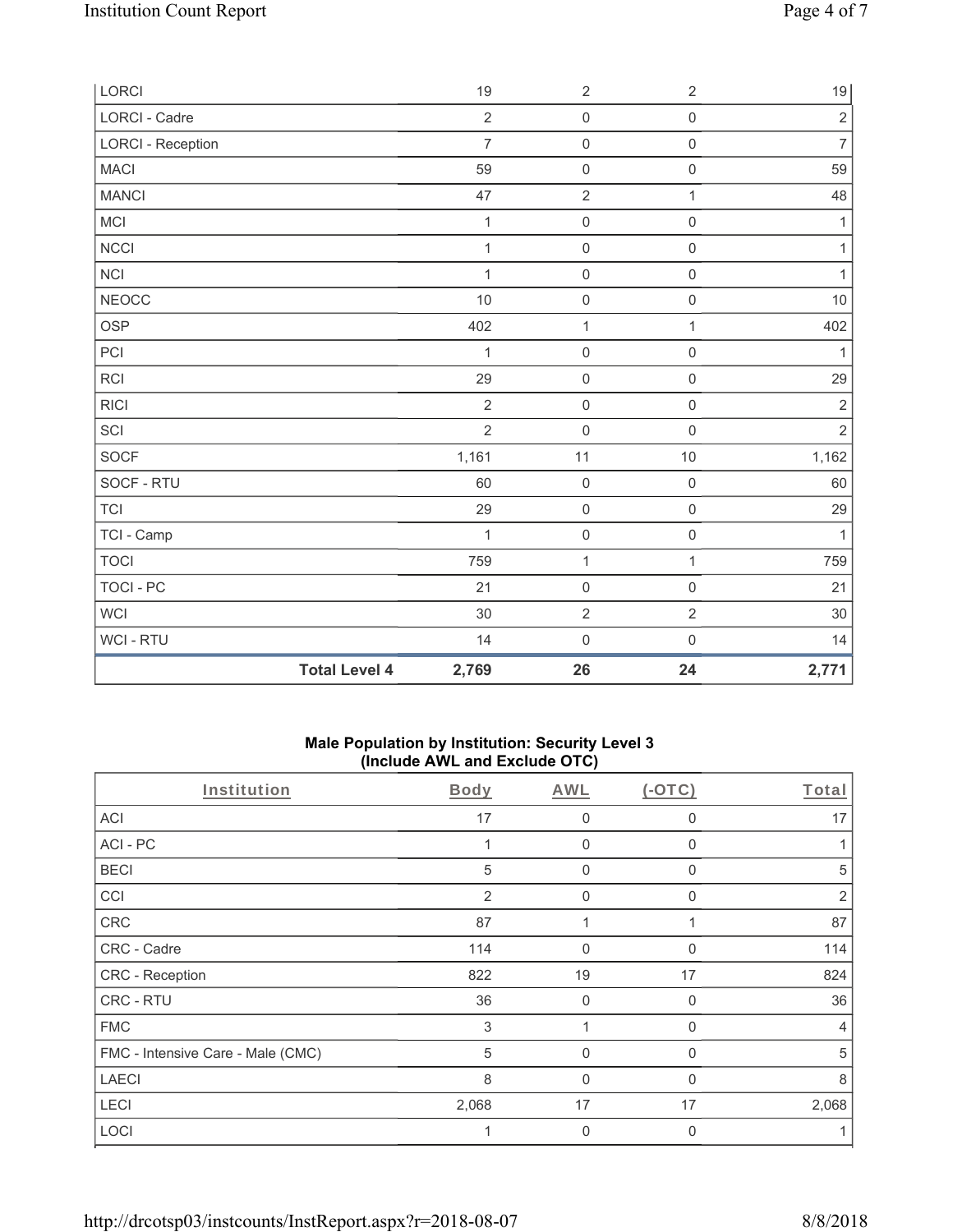| LORCI                    |                      | 44               | $27\,$              | 26                        | 45               |
|--------------------------|----------------------|------------------|---------------------|---------------------------|------------------|
| LORCI - Cadre            |                      | 13               | $\mathsf{O}\xspace$ | $\mathsf{O}\xspace$       | 13               |
| <b>LORCI - Reception</b> |                      | 708              | $\overline{7}$      | $\sqrt{5}$                | 710              |
| <b>MACI</b>              |                      | 836              | $\,8\,$             | $\,6\,$                   | 838              |
| <b>MANCI</b>             |                      | 2,152            | 25                  | 21                        | 2,156            |
| NCCI                     |                      | $\boldsymbol{9}$ | $\mathbf 0$         | $\mathsf 0$               | $\boldsymbol{9}$ |
| NCI                      |                      | $\overline{2}$   | $\mathsf{O}\xspace$ | $\mathsf{O}\xspace$       | $\sqrt{2}$       |
| <b>NEOCC</b>             |                      | 880              | 4                   | $\ensuremath{\mathsf{3}}$ | 881              |
| OSP                      |                      | 8                | $\mathbf 0$         | $\mathsf{O}\xspace$       | 8                |
| PCI                      |                      | 32               | $\mathsf{O}\xspace$ | $\mathsf{O}\xspace$       | 32               |
| RCI                      |                      | 1,768            | $10$                | $\,8\,$                   | 1,770            |
| <b>RICI</b>              |                      | 7                | $\mathsf{O}\xspace$ | $\mathsf{O}\xspace$       | 7                |
| SOCF                     |                      | $\boldsymbol{9}$ | $\mathsf 0$         | $\mathsf{O}\xspace$       | $\boldsymbol{9}$ |
| SOCF - RTU               |                      | 1                | $\mathsf{O}\xspace$ | $\boldsymbol{0}$          | $\mathbf{1}$     |
| <b>TCI</b>               |                      | 936              | $\boldsymbol{9}$    | $\mathbf 5$               | 940              |
| <b>TOCI</b>              |                      | 11               | $\mathbf{1}$        | 1                         | 11               |
| TOCI - PC                |                      | 72               | $\mathsf{O}\xspace$ | $\mathbf 0$               | 72               |
| <b>WCI</b>               |                      | 1,244            | 13                  | 12                        | 1,245            |
| WCI - RTU                |                      | 14               | $\mathbf 0$         | $\mathbf 0$               | 14               |
|                          | <b>Total Level 3</b> | 11,915           | 142                 | 122                       | 11,935           |

# **Male Population by Institution: Security Level 2 (Include AWL and Exclude OTC)**

| Institution                       | Body           | <b>AWL</b>     | $(-OTC)$         | Total          |
|-----------------------------------|----------------|----------------|------------------|----------------|
| <b>ACI</b>                        | 735            | $\overline{4}$ | 4                | 735            |
| ACI-PC                            | 49             | $\mathbf 0$    | 0                | 49             |
| <b>ACI - RTU</b>                  | 87             | $\mathbf 0$    | $\boldsymbol{0}$ | 87             |
| <b>BECI</b>                       | 1,442          | 19             | 14               | 1,447          |
| CCI                               | 2,002          | 17             | 11               | 2,008          |
| CRC                               | 183            | $\overline{4}$ | 4                | 183            |
| CRC - Cadre                       | 97             | $\mathbf 0$    | 0                | 97             |
| CRC - Reception                   | 161            | 11             | 11               | 161            |
| CRC - RTU                         | 1              | $\mathbf 0$    | $\boldsymbol{0}$ | 1              |
| <b>FMC</b>                        | 14             | 1              | $\mathbf 0$      | 15             |
| FMC - Intensive Care - Male (CMC) | 14             | $\mathbf 0$    | $\mathbf 0$      | 14             |
| GCI                               | 365            | 1              | 0                | 366            |
| <b>GCI-RTU</b>                    | 39             | $\mathbf 0$    | $\mathbf 0$      | 39             |
| <b>LAECI</b>                      | 1,078          | 20             | 16               | 1,082          |
| LECI                              | $\overline{7}$ | $\mathbf 0$    | $\mathbf 0$      | $\overline{7}$ |
| LOCI                              | 1,173          | $\overline{7}$ | 7                | 1,173          |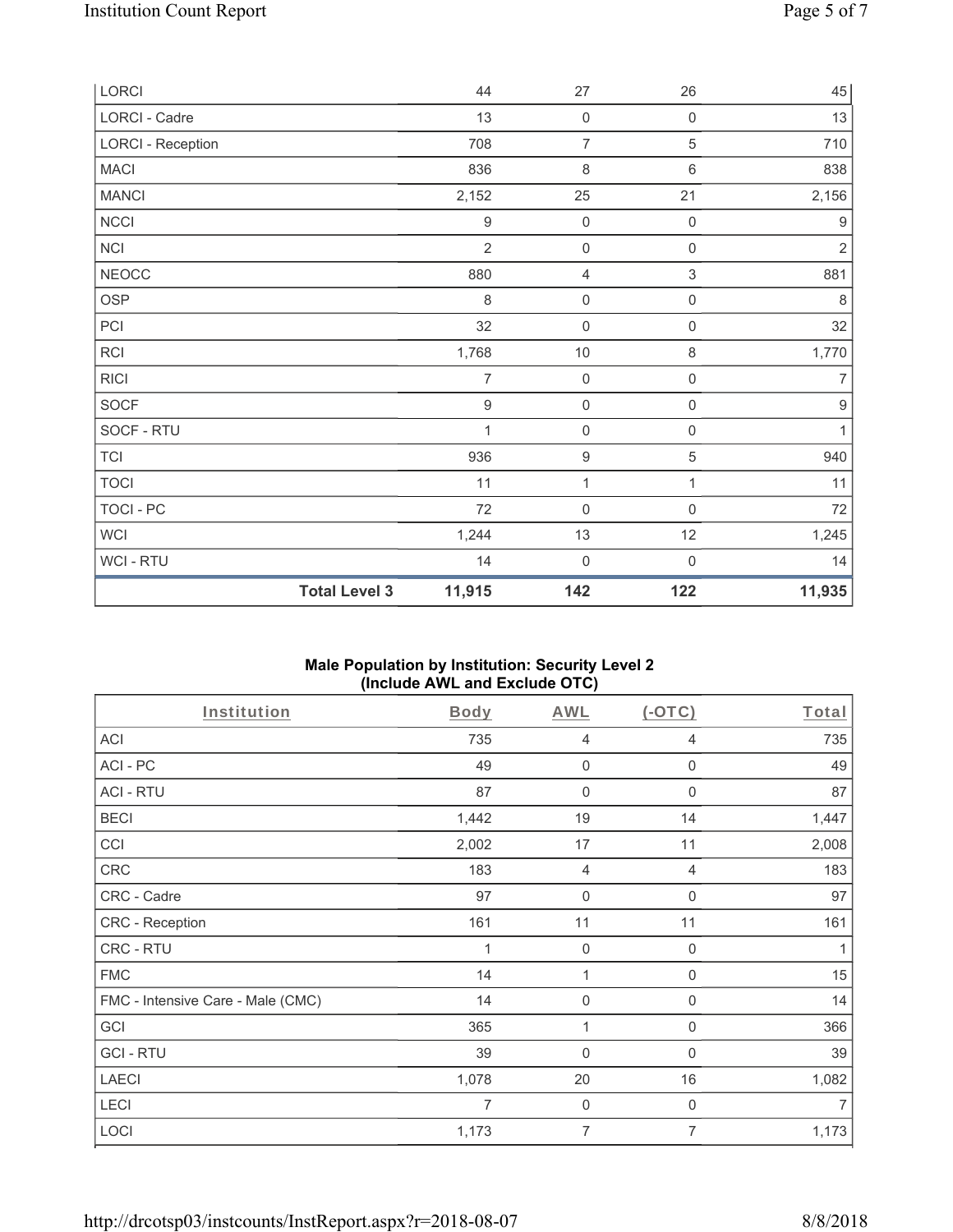| WCI - RTU<br><b>Total Level 2</b> | $\overline{2}$<br>15,826 | $\mathbf 0$<br>201  | $\mathbf 0$<br>153  | $\overline{2}$<br>15,874  |
|-----------------------------------|--------------------------|---------------------|---------------------|---------------------------|
| <b>WCI</b>                        | 1                        | $\mathsf{O}\xspace$ | $\mathsf{O}\xspace$ | 1                         |
| <b>TCI</b>                        | 3                        | $\mathsf{O}\xspace$ | $\mathsf{O}\xspace$ | $\ensuremath{\mathsf{3}}$ |
| <b>SOCF</b>                       | 1                        | $\mathbf 0$         | $\mathbf 0$         | 1                         |
| SCI                               | 919                      | $\boldsymbol{9}$    | $\boldsymbol{9}$    | 919                       |
| <b>RICI</b>                       | 1,489                    | 15                  | $\,6\,$             | 1,498                     |
| RCI                               | 152                      | $\mathsf{O}\xspace$ | $\mathsf{O}\xspace$ | 152                       |
| PCI                               | 885                      | 11                  | $\,$ 5 $\,$         | 891                       |
| <b>OSP</b>                        | 1                        | $\mathbf 0$         | $\mathbf 0$         | 1                         |
| <b>NEOCC</b>                      | 8                        | $\mathsf{O}\xspace$ | $\mathsf{O}\xspace$ | $\,8\,$                   |
| NCI                               | 1,587                    | 15                  | 13                  | 1,589                     |
| <b>NCCI</b>                       | 1,181                    | $\overline{7}$      | $\overline{5}$      | 1,183                     |
| MCI - Camp                        | 1                        | $\mathbf 0$         | $\mathsf{O}\xspace$ | 1                         |
| MCI                               | 1,545                    | 21                  | 12                  | 1,554                     |
| <b>MANCI</b>                      | $\overline{2}$           | 1                   | 1                   | $\overline{2}$            |
| <b>MACI</b>                       | 88                       | $\overline{2}$      | 1                   | 89                        |
| <b>LORCI - Reception</b>          | 293                      | $\overline{4}$      | 4                   | 293                       |
| LORCI - Cadre                     | 112                      | $\mathbf 0$         | $\mathsf{O}\xspace$ | 112                       |
| LORCI                             | 109                      | 32                  | $30\,$              | 111                       |

# **Male Population by Institution: Security Level 1 (Include AWL and Exclude OTC)**

| Institution                       | <b>Body</b> | <b>AWL</b>       | $(-OTC)$       | Total          |
|-----------------------------------|-------------|------------------|----------------|----------------|
| <b>ACI</b>                        | 617         | $\overline{2}$   |                | 618            |
| ACI-PC                            | 4           | $\mathbf 0$      | $\mathbf 0$    | 4              |
| <b>ACI - RTU</b>                  | 33          | 0                | $\mathbf 0$    | 33             |
| <b>BECI</b>                       | 754         | 11               | $\overline{7}$ | 758            |
| <b>BECI - Camp</b>                | 463         | $\mathbf 0$      | $\mathbf{0}$   | 463            |
| CCI                               | 566         | $\overline{2}$   |                | 567            |
| CRC                               | 84          | 4                | 4              | 84             |
| CRC - Cadre                       | 2           | $\mathbf 0$      | $\mathbf 0$    | $\overline{2}$ |
| CRC - Reception                   | 142         | 1                | 1              | 142            |
| <b>FMC</b>                        | 418         | $\sqrt{5}$       | $\Omega$       | 423            |
| FMC - Intensive Care - Male (CMC) | 25          | $\boldsymbol{0}$ | 0              | 25             |
| GCI                               | 501         | 10               | 3              | 508            |
| GCI - Camp                        | 641         | $\mathbf 0$      | $\mathbf 0$    | 641            |
| <b>GCI-RTU</b>                    | 14          | $\mathbf 0$      | $\mathbf 0$    | 14             |
| <b>LAECI</b>                      | 672         | 8                | 4              | 676            |
| LECI                              | 1           | 1                | 0              | $\overline{2}$ |